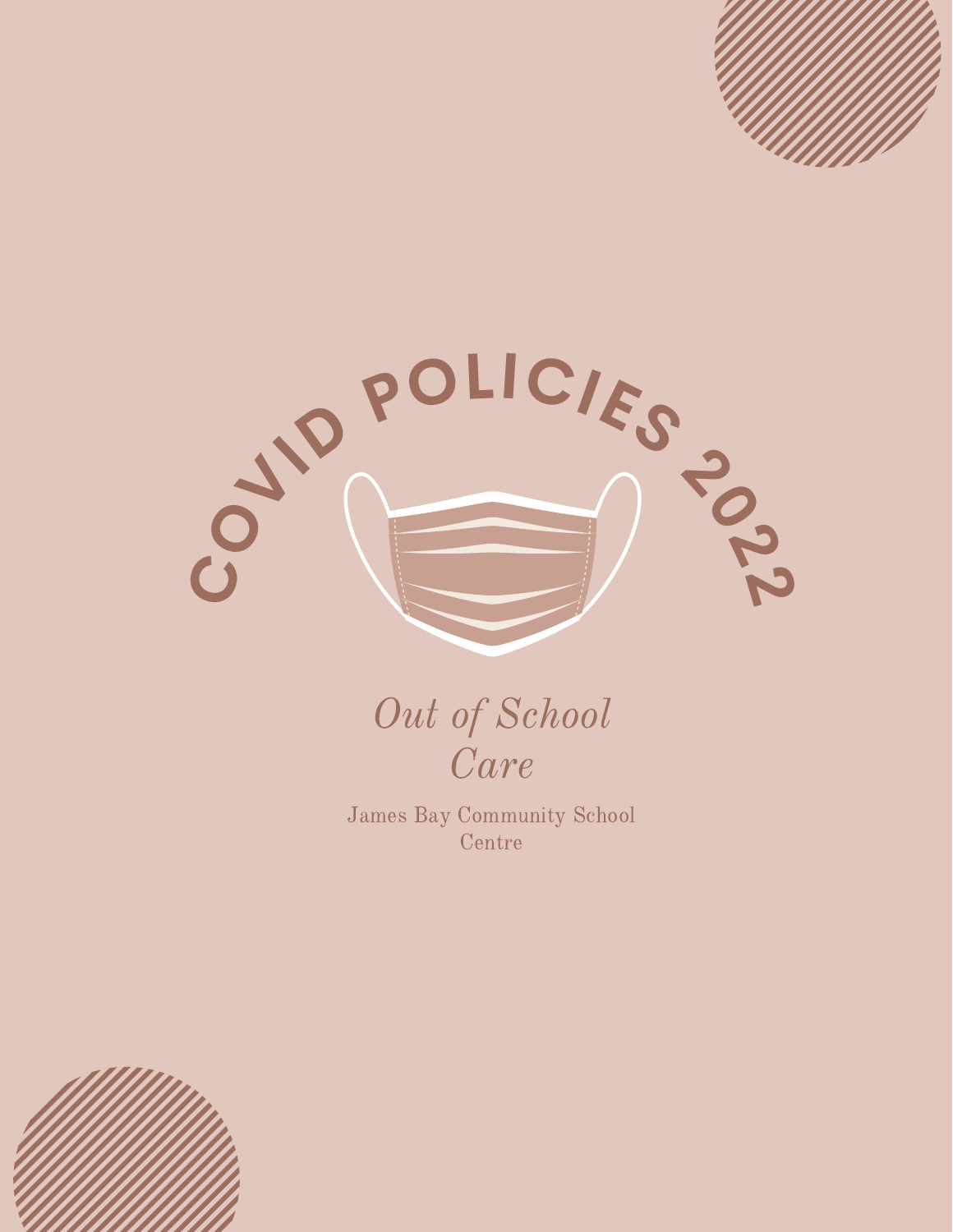## Our Goals While Navigating the Pandemic

James Bay Community School Centre

- you feel comfortable and safe leaving your child in our care.
- you as a parent know that we are doing everything in our power to provide consistent and safe care to your child.
- Our communication with families are frequent and clear.
- You as a parent know that we are only doing a "functional closure" when we are unable to provide care due multiple staff illness'.

## what we mean when we say...

# "functional closure"

this is a closure due to the lack of staff availability due to multiple staff illnesses. The childcare centre will be closed until staff are fully recovered.

# "health closure"

this is a closure directed by Island Health, in the event of a public health order.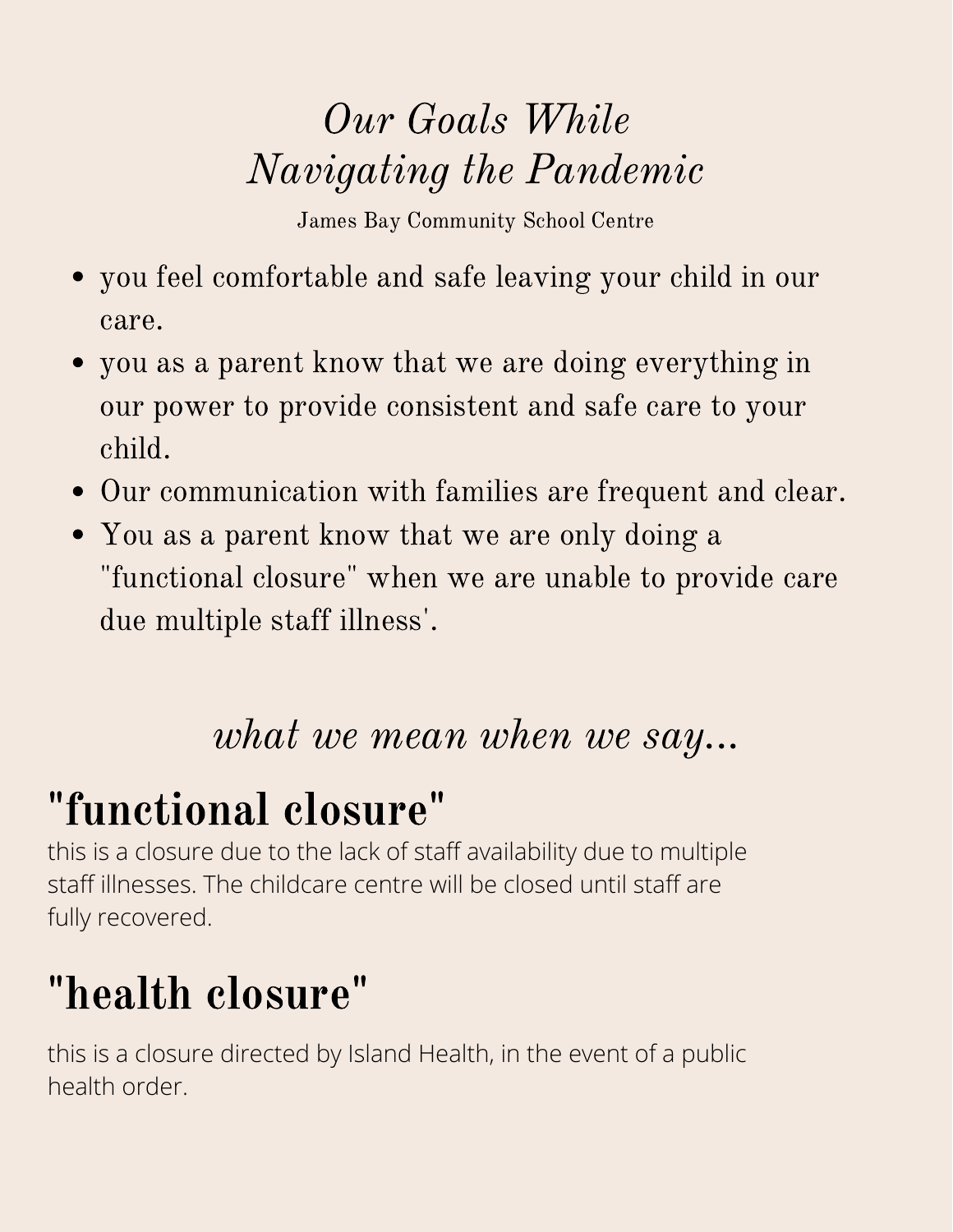## what would happen in order for us to call a functional closure?

We currently have one leader per group, support workers for children with diverse abilities, a team lead, and our Coordinators in the office. We do not have the ability to hire substitute leaders due to the part-time nature of the job, so this is what would have to happen in order for us to call a functional closure.

### one staff member is out sick?

A Coordinator steps in to cover the room. This could also result in combining groups.

#### two staff members are sick?

Second Coordinator steps in to cover the additional room. This could also result in combining groups, and we might take some time to respond to you if you text- all hands on deck at this point!

### three staff members are sick?

We do not have appropriate staff to come in and work, meaning that we are not legally allowed to operate. this would result in a functional closure until we have enough staff to re-open.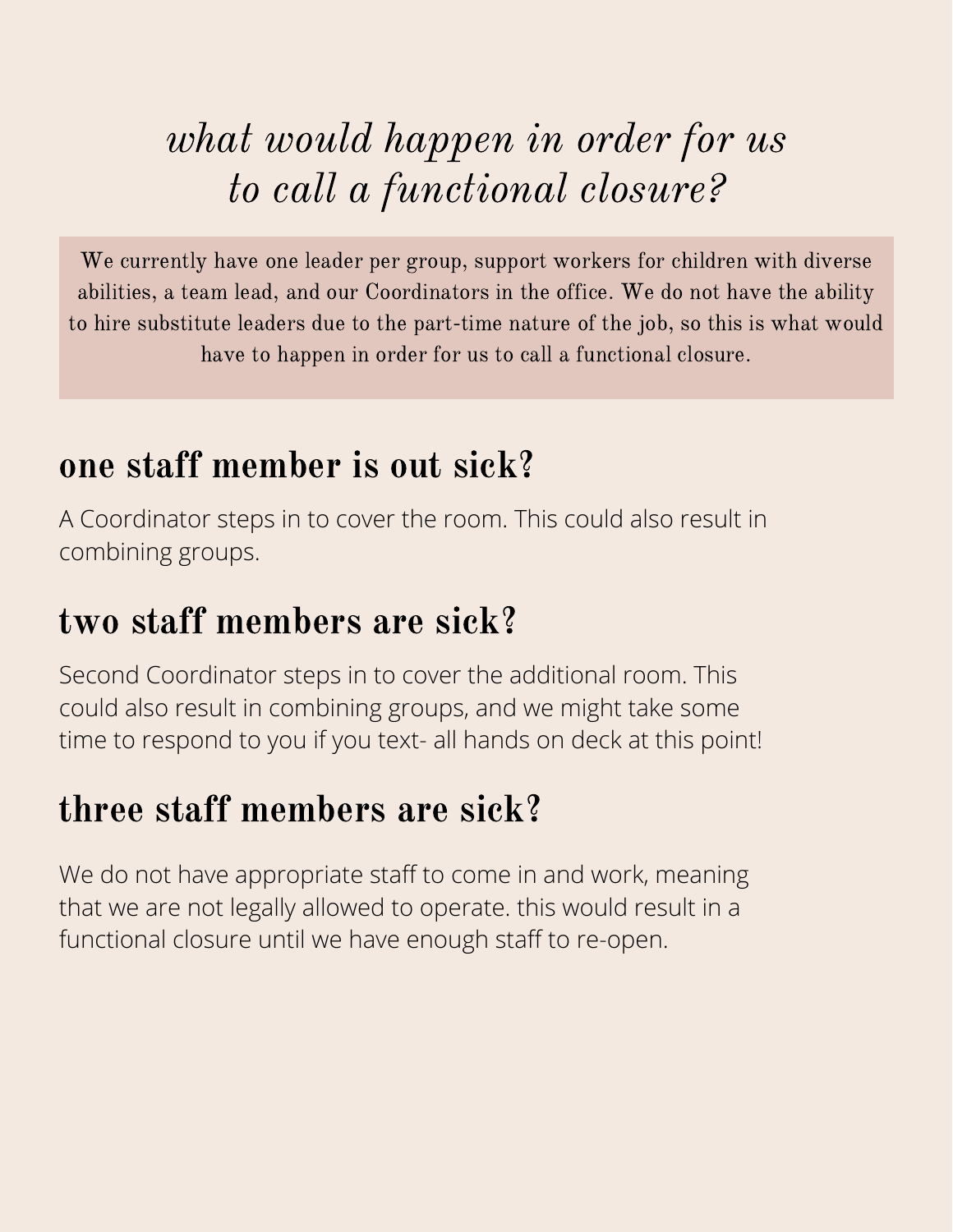## make a plan!

## your child is sick or has been asked to quarantine?

Where is your child going to quarantine away from the rest of the family? How soon can you test? Who were they in close contact with in and out of school?

## OSC is closed?

Who is going to be taking care of your child in the event of an OSC closure? Do you have any family friends or grandparents who are able to step in and provide care?

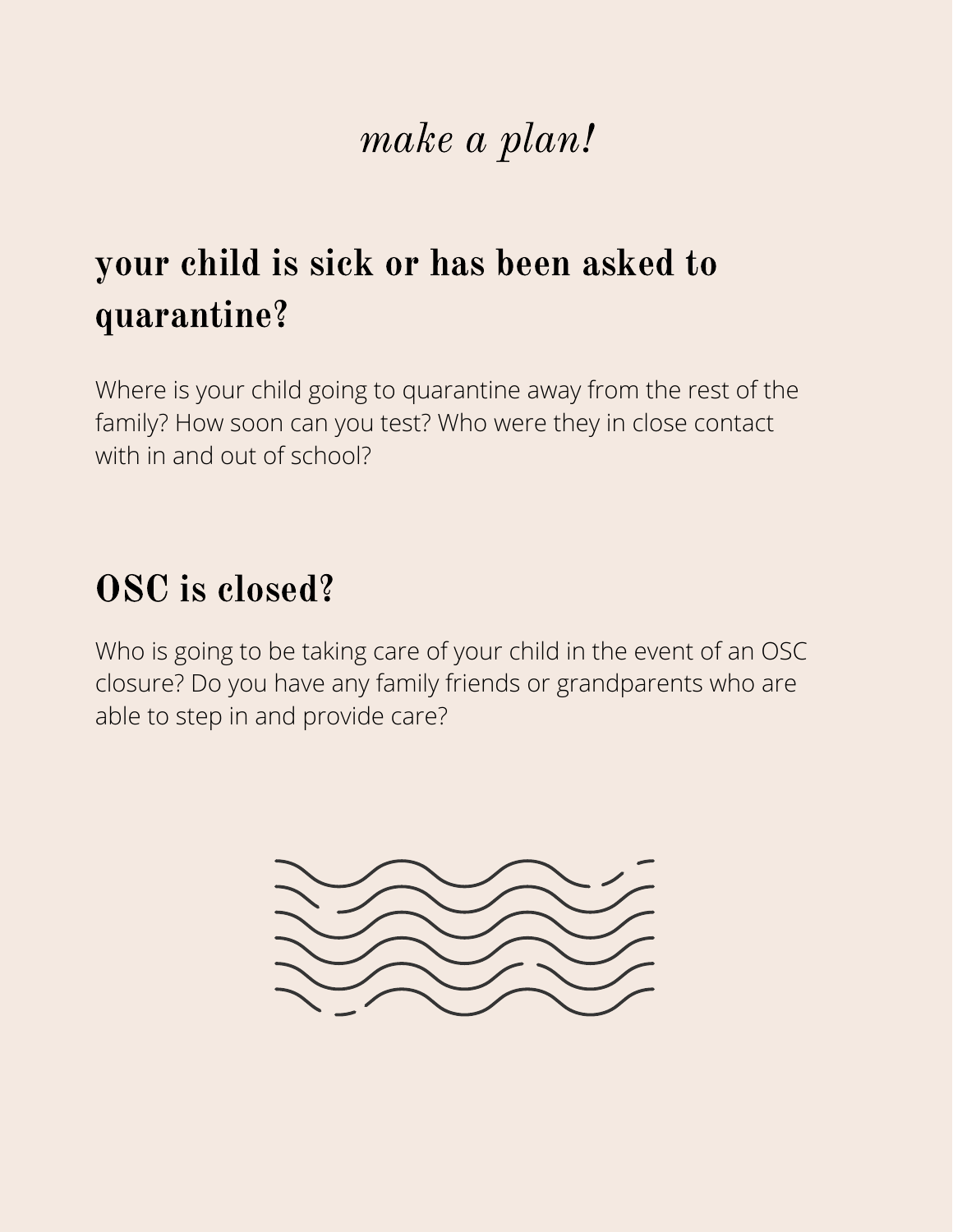# covid-safe drop off/pick up protocols

#### Morning Drop-Off Procedures

- Drop off time starts at 7:30am.
- Parents are not permitted to enter the building and must drop off outside of Our Pond.
- Each child and staff member are required to wear a mask when they enter the building.
- Before entering the building, it is assumed that you have done a health assessment on your child and have confirmed that they are not showing any signs of illness.
- If you need to speak to a staff member, a staff member will come to the door and speak to you. If there is anything of great importance, please email Emily Cielen (Childcare Coordinator). Drop-off time is not a time for in depth conversations as the staff are in ratio.
- Once children enter the space, they will be required to wash their hands with soap and water or sanitize their hands.

#### Afternoon Pick-Up Procedures

- Pick up time is between 4:30-5:15pm in the Our Pond Backyard.
- Parents must check-in with their child's leader to sign out before taking the child.
- Please do not linger in the childcare area.
- If you need to communicate with a staff member, please ensure that you respect social distance of 6 feet.
- If parents need to pick up before 4:30, they must text the OSC cell phone or contact Emily Cielen (Childcare Coordinator) via email.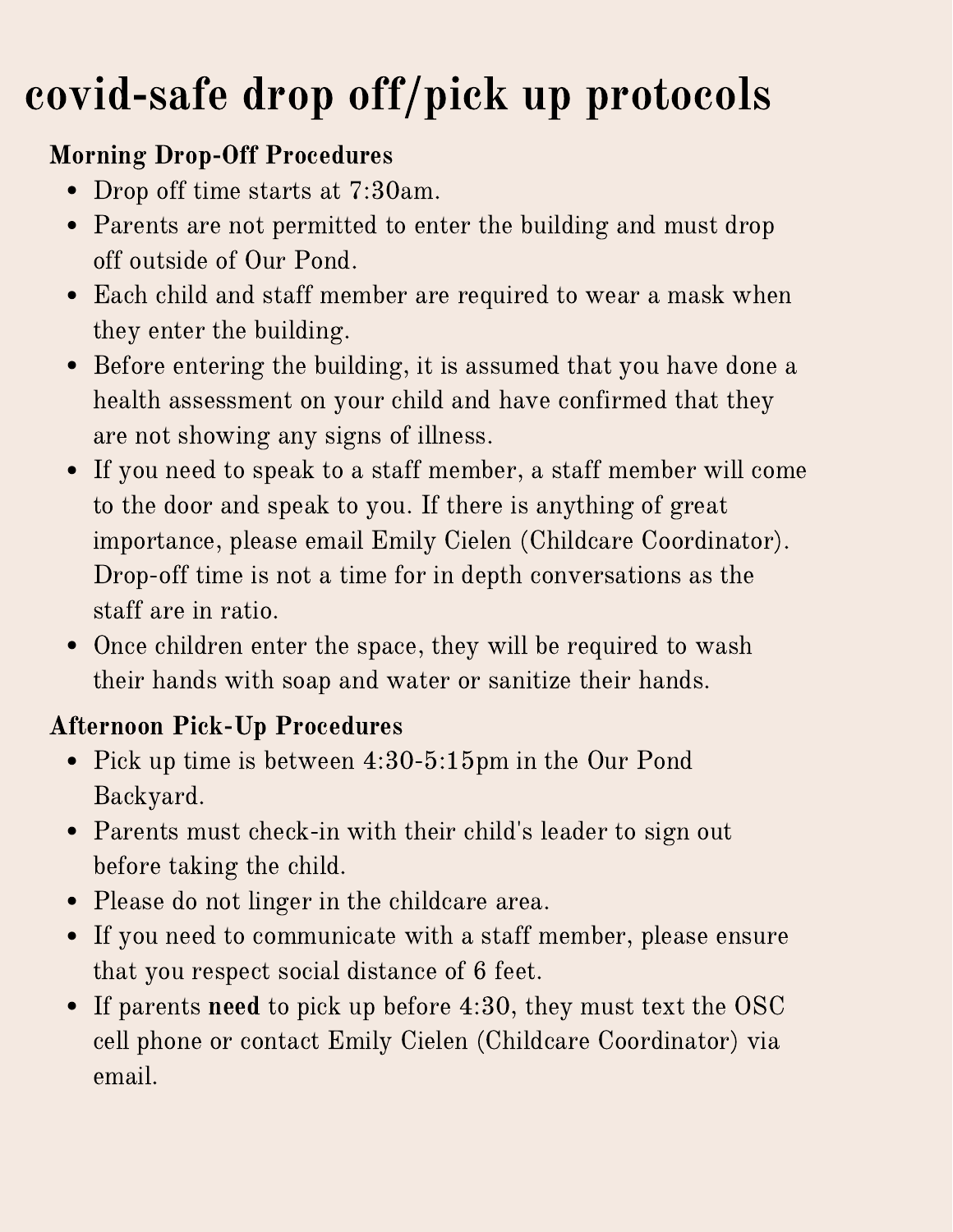# staff and child sick policy

### Sick Child

- At this time, we will be asking you to keep your child home if they are showing *any sign of illness*. This is to not only protect the children in their group- but to protect our staff members from getting sick and having to call out of work.
- We require that children are showing no symptoms of any illness for 24 hours before returning to OSC.
- If we notice any new symptoms, we will be calling the child's parent or caregiver to come and pick up. An immediate pick up will be required.

#### Testing Positive

- If there is a child or staff member that tests positive, we will remain open unless there are multiple staff illnesses that require a functional closure.
- Island health will contact us and let us know the steps we need to take.
- Only children or staff members deemed a "close contact" by Island Health will be asked to stay home and test.
- The James Bay Community School Centre follows any action that is deemed necessary by Island Health. We align ourselves with all current and future Public Health Orders.